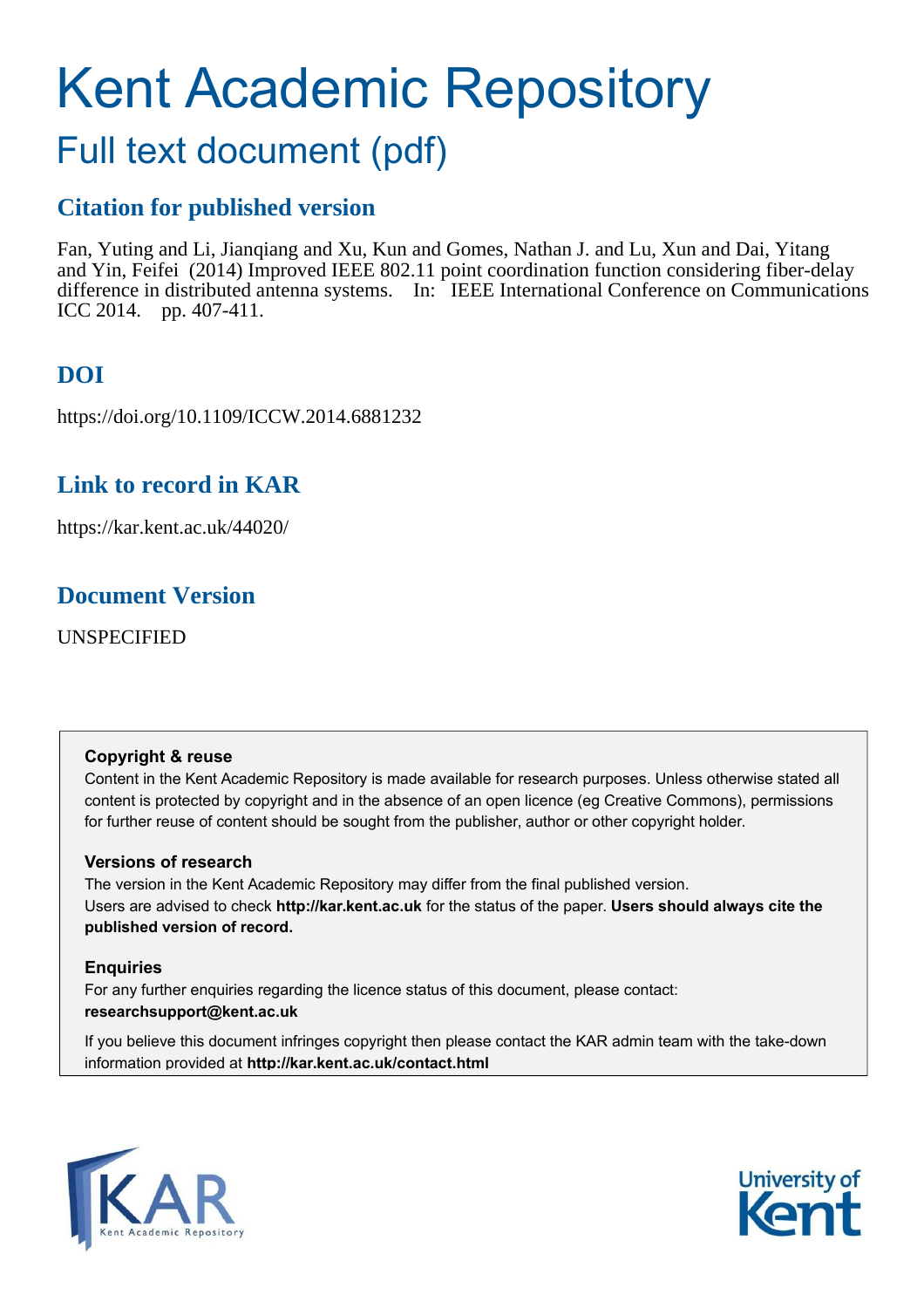# Improved IEEE 802.11 Point Coordination Function Considering Fiber-Delay Difference in Distributed Antenna Systems

Yuting Fan<sup>1,2</sup>, Jianqiang Li<sup>1</sup>, Kun Xu<sup>1\*</sup>, Nathan J. Gomes<sup>2</sup>, Xun Lu<sup>1</sup>, Yitang Dai<sup>1</sup>, Feifei Yin<sup>1</sup>

<sup>1</sup>State Key Laboratory of Information Photonics and Optical Communications, Beijing University of Posts and Telecommunications, Beijing, 100876, P. R. China

Email: xukun@bupt.edu.cn

<sup>2</sup>Broadband and Wireless Communications Group, School of Engineering and Digital Arts, University of Kent, Kent, UK Email: N.J.Gomes@kent.ac.uk

*Abstract***— In this paper, we present an improved IEEE 802.11 wireless local-area network (WLAN) medium access control (MAC) mechanism for simulcast radio-over-fiber-based distributed antenna systems where multiple remote antenna units (RAUs) are connected to one access point (AP). In the improved mechanism, the fiber delay between RAUs and central unit is taken into account in a modification to the conventional point coordination function (PCF) that achieves coordination by a centralized algorithm. Simulation results show that the improved PCF outperforms the distributed coordination function (DCF) in both the basic-access and request/clear-to-send modes in terms of the total throughput and the fairness among RAUs.** 

*Keywords- Distributed antenna system, IEEE 802.11, point coordination function, radio-over-fiber.* 

#### I. INTRODUCTION

Distributed antenna systems (DASs) using radio-over-fiber (RoF) links have been demonstrated as a commonly used infrastructure solution to provide broadband wireless coverage within a geographic area with reduced total power and improved reliability [1-2]. In a RoF-based DAS, multiple spatially separated remote antenna units (RAUs) are fiberconnected to a center unit where base station or access point facilities are placed. It achieves the broadband communications with the features of low attenuation, large capacity, small-size RAUs and centralized management, compared with the current scheme where multiple small WLANs cover the certain area. In some DAS applications, a single set of base station facilities in the center unit is connected to multiple RAUs to extend the indoor wireless coverage of the base station and to share the hardware and bandwidth resource. This kind of DAS is often called a simulcast DAS architecture, where a single base station simultaneously broadcasts radio-frequency (RF) signals to multiple RAUs in the downlink. In the uplink, the user stations covered by different RAUs share transmission medium and base station/access point (AP) facilities. For cost-effective inbuilding coverage in practice, a great number of wireless service providers or carriers around the world have deployed simulcast DAS in buildings and public venues for improving the quality and coverage of radio systems based on IEEE Worldwide Interoperability for Microwave Access (WIMAX), and 3rd Generation Partnership Project (3G) and long-term evolution (LTE) standards. With the shared RoF-based DAS infrastructure, the IEEE 802.11-compliant wireless local-area network (WLAN) signals may also be distributed in the same buildings and public venues as an important complement to the mobile network signals, such as LTE.

The typical architecture of a simulcast WLAN-over-fiber DAS is shown in Fig. 1. In the downlink, multiple RAUs distributed in different locations receive the optical signals carrying the WLAN signals split from one source AP in the central unit over different-length fibers. A reverse process occurs in the uplink. User stations accessing the AP through different RAUs have to contend for the WLAN channel with multiple medium access control (MAC) mechanisms, in the presence of different fiber delay.

IEEE 802.11 standards define two MAC mechanisms [3]: Distributed Coordination Function (DCF) and Point Coordination Function (PCF). DCF, which has been implemented in most of the WLAN products, is a random channel-access technique based on carrier sense multiple access with collision avoidance (CSMA/CA), where each user station has a right to initiate its transmission and decides the proper transmitting occasion itself. DCF commonly has two working modes: the basic access mode and the Request to Send/Clear to Send (RTS/CTS) mode. Many previous works have studied IEEE 802.11 DCF both in the basic access mode and the RTS/CTS mode in the context of point-to-point RoF systems, where a dedicated RAU is assumed to be connected to a WLAN AP [4-6]. They explored the MAC timingconstraint problems induced by fiber delay and identified some upper bounds in certain scenarios. Recently, we have investigated the throughput performance of DCF in simulcast RoF-based DASs [7]. An analytical model was derived to quickly evaluate the throughput performance in the presence of both the inter-RAU hidden nodes (HN) problems and fiberdelay difference. Regarding the PCF mechanism, previous studies mainly focused on the performance in traditional WLAN (non-RoF) [8-10]. The most different character of the PCF is that it achieves coordination by a centralized algorithm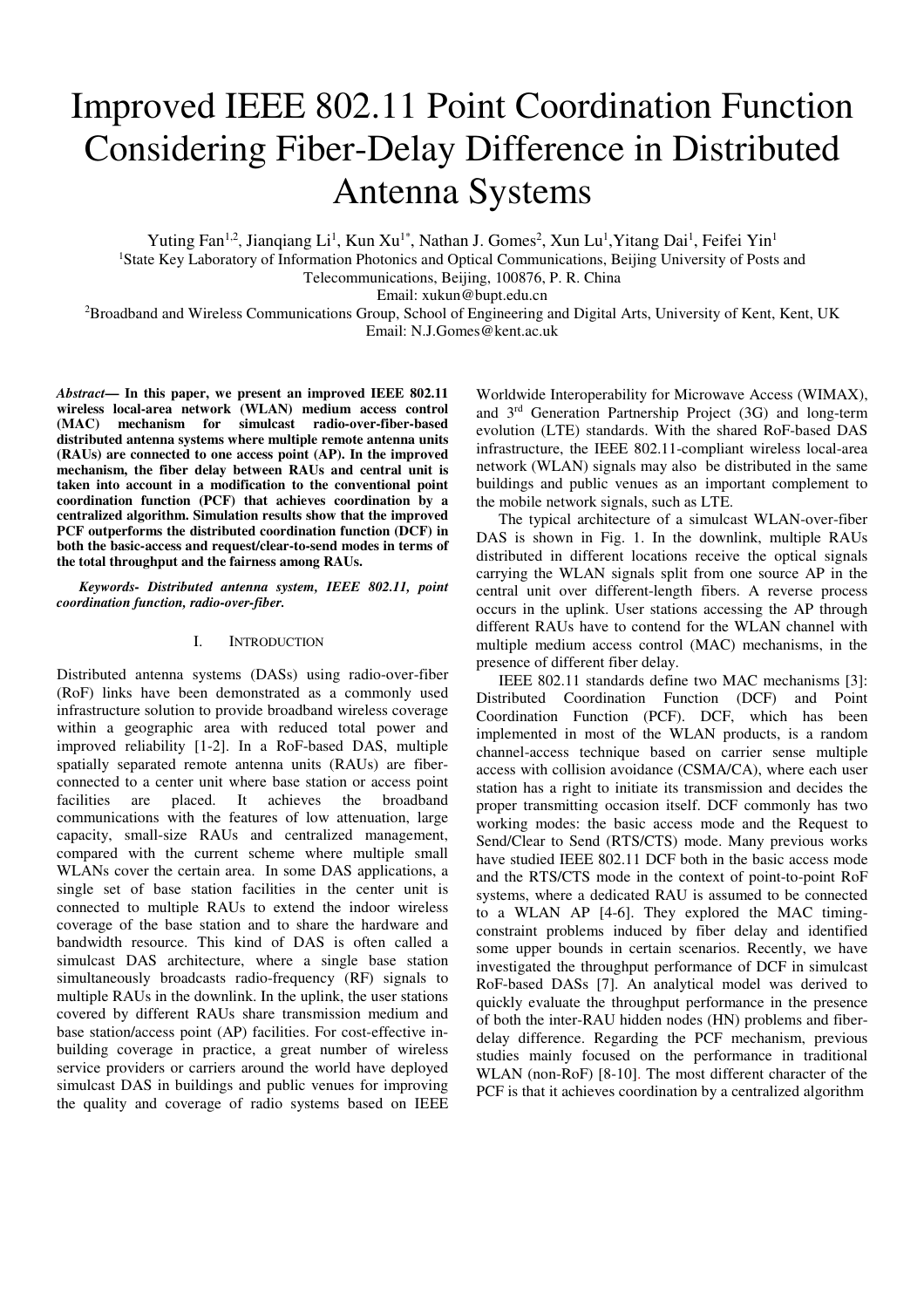

Fig.1 The architecture of a simulcast RoF-based WLAN distributed antenna system

where the AP runs the algorithm, while the DCF has a distributed algorithm run by all the stations.

For other popular mobile or wireless standards such as WIMAX, LTE etc., the tolerance to the inserted fiber propagation delay is found to be much greater than with the 802.11 protocol when they are employed in RoF-DAS systems [11-14]. These mobile systems are designed for greater wireless distances, and hence tolerate some delay variation, but also employ MAC protocols which are somewhat more centralized, at least after some initial contention procedure for users to gain access. No inter-RAU HN problems beset WIMAX- or LTE-RoF-DAS due to the lack of contention, and little effect from fiber-length differences between the base station and different RAUs exists when carefully arranging

and adjusting related parameters such as the Transmit/Receive Transition Gap (TTG) and Cyclic Prefix (CP) durations. In 802.11-over-fiber DASs, the centralized characteristic of PCF inspires us to investigate its performance in simulcast RoFbased DASs. It is supposed to be a promising solution for the inter-RAU HN problems and may decrease the fiber-length difference effect.

In this paper, we first investigate the performance of the polling-based PCF in the simulcast RoF-based DASs and present an improved PCF algorithm considering fiber-delay difference effect. In our mothod, an adaptive PCF Interframe Space (PIFS) parameter is used to adapt to the different fiber delays. Simulations are conducted using OPNET Modeler 17.5.

#### II. OVERVIEW OF TWO IEEE 802.11 MAC MECHANISMS



Fig. 2 A timing diagram for the basic access DCF mode

As Fig. 2 depicts, the basic access DCF is a random channel-access scheme based on CSMA/CA. Each station has a right to initiate its transmission after the channel has been idle for a DCF interframe space (DIFS) interval, following exponential backoff time rules. On winning the contention, the station gains the chance to transmit a single MAC Service Data Unit (MSDU) on the channel. After a successful transmission, the destination station waits for a short interframe space (SIFS) interval and then sends an ACK packet to confirm the correct reception of data in the MAC layer. Once a packet is transmitted, the source station starts a countdown timer, which is known as an ACK timeout. When employing the basic access DCF in simulcast RoF-DASs, the stations covered by one RAU cannot, in general, perceive whether a station covered by other RAUs has occupied the channel. Therefore, the inter-RAU HN problems are serious, especially when the network load is high.



Fig. 3 A timing diagram for DCF in the RTS/CTS mode

As shown in Fig. 3, DCF in RTS/CTS mode with virtual sensing is a promising method to prevent HN problems in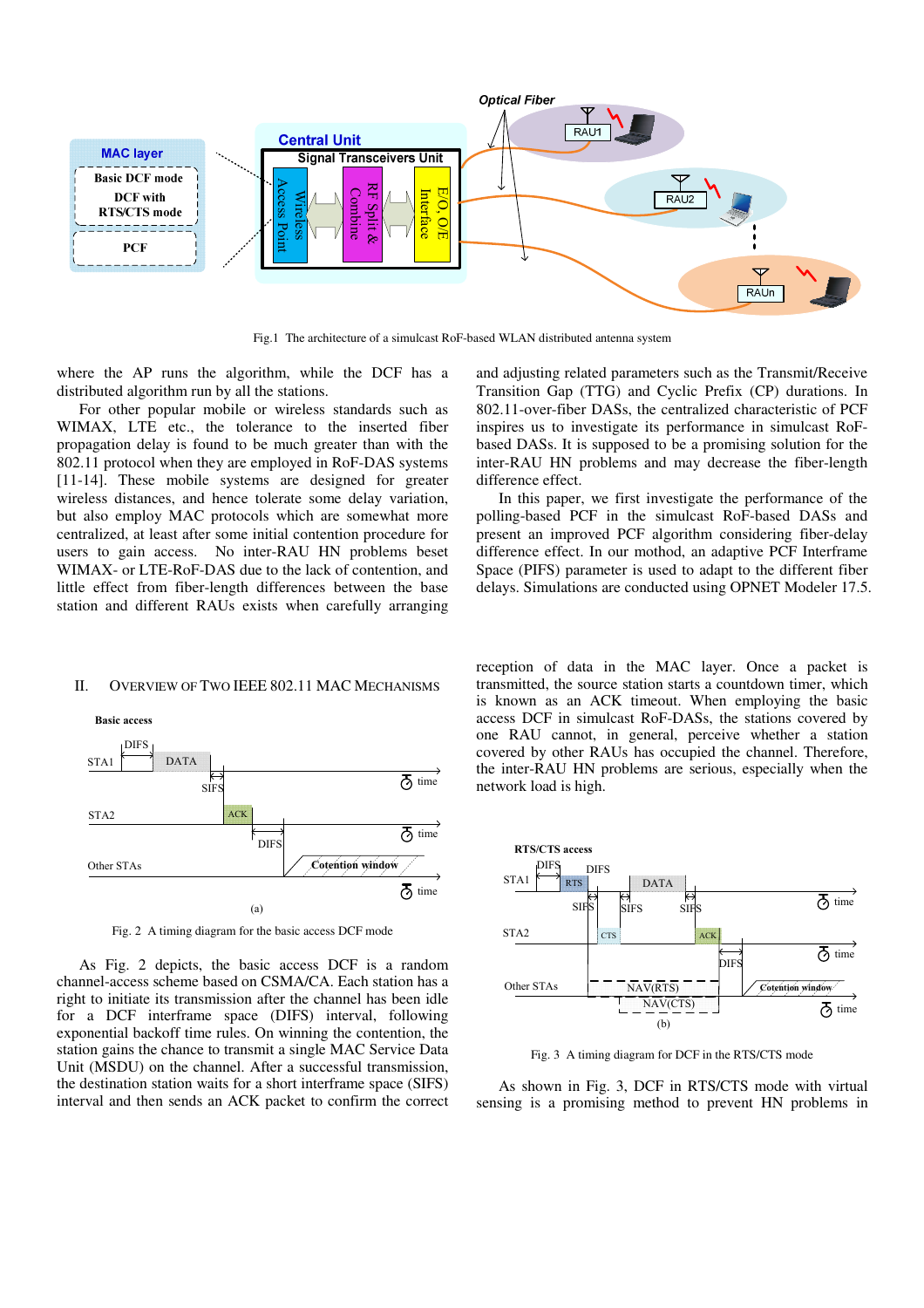traditional WLANs and has been proved effective in WLANover-fiber systems [6-7]. The source station sends a RTS frame to check the availability of the destination in typical CSMA/CA style firstly. When the destination receiver receives the RTS frame, it will then reply with a CTS frame to avoid simultaneous transmissions of data. On hearing the exchange of RTS/CTS frames, the other stations will set their network allocation vector (NAV) to certain times during which the stations need to defer before the next contention interval. After the exchange of RTS/CTS frames, the procedure performed for data exchange is similar to that used in the basic-access DCF, except SIFS are employed. The RTS threshold parameter indicates a specific packet size above which the RTS/CTS mode is employed; otherwise the Basic Access mode is employed. When employing the DCF RTS/CTS mode in simulcast RoF-DASs, the serious inter-RAU HN problems can be alleviated to some extent [6-7]. However, in the DCF RTS/CTS mode, the MAC layer overhead is larger compared to that in Basic Access DCF, and the tolerance to the fiber delay differences remains problematic.



Fig. 4 A timing diagram for PCF

For PCF, all the stations in the polling list are polled by a Point Coordinator (PC) normally situated in the AP. The PCF uses a centralized resource scheduler, where a single AP controls the associated stations' access to the channel by sending the polling messages. If the AP has data to send to the station, the data can be included in the polling messages. PCF is usually used to provide priority to some specific services or users. It may be specifically used for real-time applications. With its strong characteristics of a centralized allocation scheduler, we want to use it to improve the throughput performance in a simulcast RoF-DAS, where the stations covered in different located RAUs can barely sense each other properly. A strong demand for a centralized allocation arises because of the needs of the blind stations.

As shown in Fig. 4, the time window is divided into two parts, the contention-free period (CFP) in which PCF is used and contention period (CP) in which DCF is used. The contention-free repetition interval determines the frequency with which the PCF occurs. It begins with a beacon frame and ends with a CF-end frame or a CF-end +ACK frame. The beacon frame includes the parameter of CFP maximum duration which indicates the maximum size of the CFP. Stations receive the beacon frame and set their NAV to the CFP maximum duration. In the CFP, only the station which receives the polling frame from the PC can transmit a packet. If the PC doesn't receive a CF-ACK, it will poll the next station after the PCF interframe space (PIFS), denoted as *TPIFS*. In our studies, we found that the typical PIFS  $(19\mu s)$  for 802.11g) in traditional WLANs is too short to adapt to the fiber-fed networks; the PC may not receive the CF-ACK due to the round-trip fiber delay  $F_{delay}$  (1km fiber results in 10 $\mu$ s delay in round trip delay). Hence, we present an adaptive method, adding the round-trip fiber delay in the PIFS *TPIFS-ada* to ensure that the PC can receive the CF\_ACK and not be affected by the delays. It can be defined as: *TPIFS-ada* = *TPIFS* + *Fdelay .*

#### III. THROUGHPUT PERFORMANCE IN SIMULCAST ROF-BASED DAS WITH DIFFERENT-LENGTH FIBER LINKS

First, we assume identical fiber length between central unit and RAUs (1km and 10km are studied). The packet size in our analyses is always 1500bytes and RTS threshold is 500bytes, which means that all the packets are transmitted with a prior RTS/CTS exchange when the RTS/CTS mode is employed. We also assume a saturated load during the simulation period, which means that there is always a packet in the buffer waiting for transmission after a current successful transmission. Then, we run simulations to evaluate the performance of different MAC mechanisms as a function of the number of RAUs in the simulcast architecture.



Fig. 5 Normalized throughputs for the basic-access DCF mode, DCF in RTS/CTS mode and adaptive PCF as a function of the number of RAUs assuming identical fiber length

As observed from Fig. 5, the proposed improved PCF outperforms DCF in both Basic Access and RTS/CTS modes, which proves the prediction that the adaptive PCF can avoid the inter-RAU HN problems through its centralized polling mechanism, especially over shorter length fiber links. We are using normalized throughput as a performance indicator and we normalized the results by the maximum data rate 54Mb/s, which we used in our simulation. Additionally, the trends of the adaptive PCF and DCF RTS/CTS performance both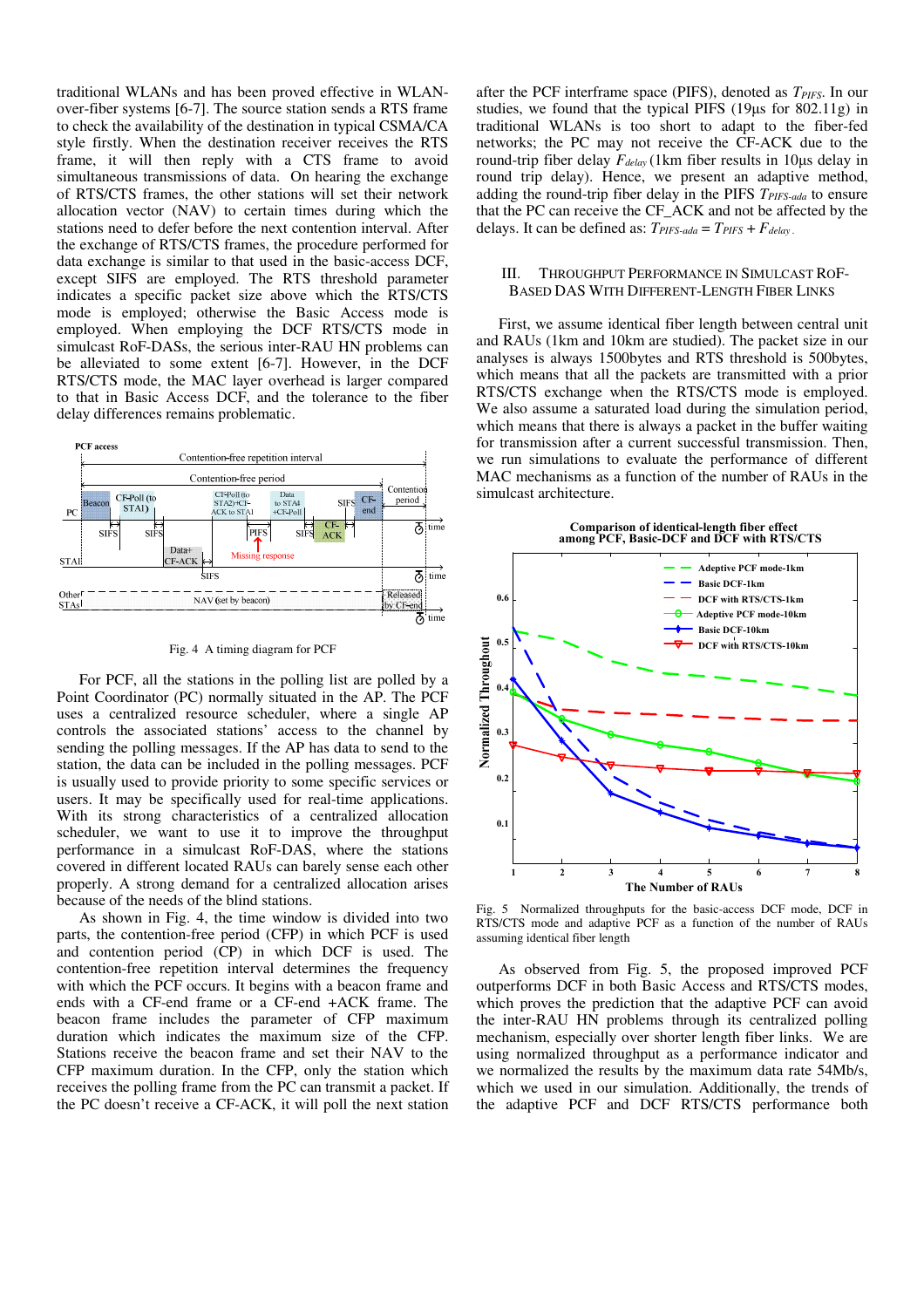decrease smoothly and slowly with increased number of RAUs. However, an improvement of 25.7%, which is the ratio of average improvement to the average throughput of RTS/CTS mode, can be observed in 1km-length situation and 15.72% in 10km-fiber-length situation, which shows the lesser overhead of the adaptive PCF than the DCF RTS/CTS mode. The adaptive PCF is more efficient than the DCF RTS/CTS mode. But, the advantage of the adaptive PCF over DCF becomes weaker as the fiber length increase.

Second, we investigate the performance of different MAC mechanisms in the presence of fiber-delay difference with the following assumptions:

- (1) All the stations enable the PCF function in the MAC layer;
- (2) A dual-RAU scenario is considered in the simulations for convenience, and a single station accesses the AP in each RAU;
- (3) One RAU (in this case, RAU-A) is connected to the central unit with fixed 1km fiber link, while a variable length *F* (from 1km to 19km) is assigned to the other RAU (RAU-B).
- (4) The same packet size (1500bytes), RTS threshold (500bytes) as the former analysis are employed as is a saturated load.

As the PIFS is a global parameter, the adaptive PIFS value *TPIFS-ada* has to take into account the longest fiber delay in the RoF-based DAS. For example, if one RAU is connected to the AP with a 1km fiber link, while another RAU employs a 10km fiber link to connect to the AP, the *TPIFS-ada* should be set to  $(T_{PIFS} + 2 \times 10 \text{km} \times 5 \text{µs})$  to ensure that every station in the DAS can be polled in a period sufficient to obtain the CF-ACK for the poll, although more time is wasted and the throughput is expected to decrease a little.



Fig. 6 Throughput performance of each RAU as the function the length of one of the fiber links assuming different fiber lengths in a two-RAU scenario.

Fig. 6 depicts the throughput performance of each RAU as the function of the fiber length between the AP and RAU-B. Although the overall throughput slightly drops for each RAU as the fiber length of RAU-B increases, a much smaller performance deviation between the two RAUs can be observed in the adaptive PCF mode, which indicates that the adaptive PCF provides more fairness to all the stations covered by every RAU in the presence of fiber length differences. In this case, the fairness means that the probabilities of the stations in each RAU to access the channel are almost the same, which can be reflected at the difference between the two RAUs' throughputs. Hence, the adaptive PCF can effectively prevent the situation where the stations are unable to access to the channel through the RAU with a long fiber link. The major reason behind this is that the centralized polling scheme for PCF solves the inter-RAU HN problems. In this paper, we assumed a saturated load and a packet size which is the largest size used in Ethernet. The results show a good throughput performance for adaptive PCF. We can see that the adaptive PCF is a promising solution to be employed in a simulcast RoF-DAS to improve the throughput performance and enhance the fairness to all the users.

#### IV. CONCLUSION

In this paper, we introduced the PCF in simulcast RoFbased DASs. In the presence of fiber-delay difference among RAUs, an adaptive PCF mechanism was proposed by considering the delay induced by the longest fiber link. The adaptive PCF and DCFs in basic-access and RTS/CTS modes were compared with the help of simulations using OPNET. It is shown that the adaptive PCF is a promising mechanism for simulcast RoF-DASs in terms of the overall throughput and fairness among RAUs.

#### ACKNOWLEDGMENT

This work was supported in part by National 973 Program (2012CB315705), NSFC Program (61271042, 61107058, 61302086, and 61302016), Specialized Research Fund for the Doctoral Program of Higher Education (20130005120007), Program for New Century Excellent Talents in University (NCET-13-0682), and Fundamental Research Funds for the Central Universities. The authors are grateful to Dr Majlinda Mjeku for useful advice on the insertion of fiber delays in the OPNET modelling. The author, Miss Yuting Fan is presently working at University of Kent, which is supported by China Scholarship Council (CSC).

#### **REFERENCES**

- [1] M. J. Crisp, S. Li; A. Wonfor, R. V. Penty and I. H. White, "Demonstration of a Radio over Fibre Distributed Antenna Network for Combined In-building WLAN and 3G Coverage," in *OFC/NFOEC 2007*. Conference on, pp. 1-3, 2007.
- [2] J. Z. Wang, H. L. Zhu and N. J. Gomes, "Distributed Antenna Systems for Mobile Communications in High Speed Trains," *Selected Areas in Communications*, *IEEE Journal* on, vol. 30, pp. 675-683, 2012.
- [3] Part 11: *Wireless LAN Medium Access Control (MAC) and Physical Layer (PHY) Specifications, IEEE Standard 802.11*, Mar. 2012.
- [4] B. Kalantari-Sabet, M. Mjeku and N. J. Gomes, "Performance Impairments in Single-Mode Radio-Over-Fiber Systems Due to MAC Constraints," *Journal of Lightwave Technology,* vol. 26, pp. 2540-2548, 2008.